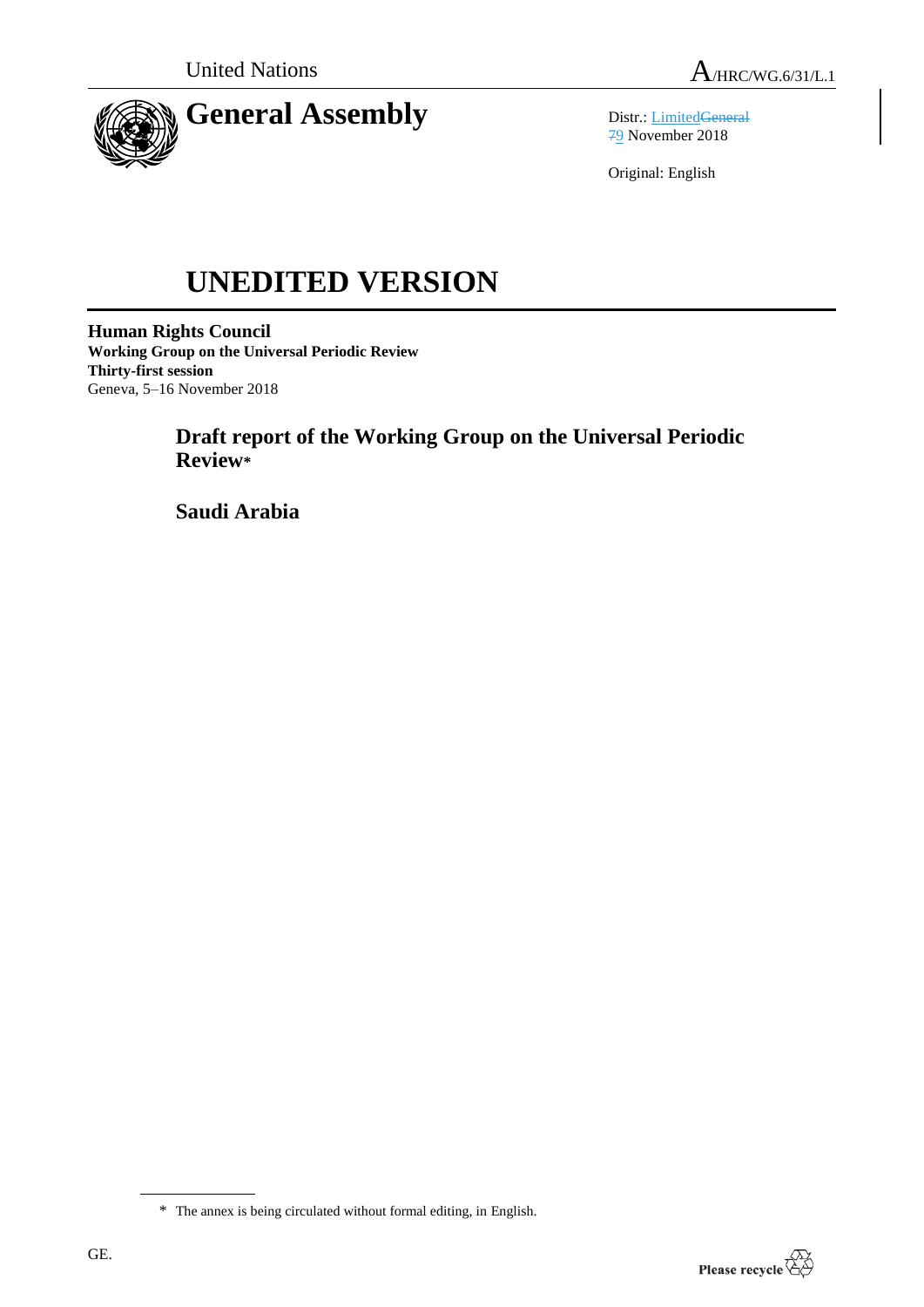## **Introduction**

1. The Working Group on the Universal Periodic Review, established in accordance with Human Rights Council resolution 5/1, held its thirty-first session from 5 to 16 November 2018. The review of Saudi Arabia was held at the 1st meeting, on 5 November 2018. The delegation of Saudi Arabia was headed by the President of the Human Rights Commission, H.E. Dr. Bandar Al Aiban. At its 10th meeting, held on 9 November 2018, the Working Group adopted the report on Saudi Arabia.

2. On 10 January 2018, the Human Rights Council selected the following group of rapporteurs (troika) to facilitate the review of Saudi Arabia: Belgium, China and Tunisia.

3. In accordance with paragraph 15 of the annex to Human Rights Council resolution 5/1 and paragraph 5 of the annex to Council resolution 16/21, the following documents were issued for the review of Saudi Arabia:

(a) A national report submitted/written presentation made in accordance with paragraph 15 (a) (A/HRC/WG.6/31/KSA/1);

(b) A compilation prepared by the Office of the United Nations High Commissioner for Human Rights (OHCHR) in accordance with paragraph 15 (b) (A/HRC/WG.6/31/KSA/2);

(c) A summary prepared by OHCHR in accordance with paragraph 15 (c) (A/HRC/WG.6/31/KSA/3).

4. A list of questions prepared in advance by Austria, Belgium, Canada, Germany, Portugal on behalf of the Group of Friends on NMIRF's, Slovenia, Spain, Sweden, Switzerland, Uruguay, United States of America and United Kingdom of Great Britain and Northern Ireland was transmitted to Saudi Arabia through the troika. These questions are available on the website of the universal periodic review.

## **I. Summary of the proceedings of the review process**

**[**To be completed by 23 November 2018]

#### **A. Presentation by the State under review**

#### **B. Interactive dialogue and responses by the State under review**

5. During the interactive dialogue, 96 delegations made statements. Recommendations made during the dialogue are to be found in section II of the present report.

## **II. Conclusions and/or recommendations**

**6. The following recommendations will be examined by Saudi Arabia, which will provide responses in due time, but no later than the fortieth session of the Human Rights Council.**

6.1. **Continue to accede to additional international treaties on human rights (State of Palestine);**

6.2. **Give continuity to the work of the high-level government commission in order to evaluate the possibility of acceding to the International Covenant on Civil and Political Rights and the International Covenant on Economic, Social and Cultural Rights, with the objective of ensuring the commitments to the full respect for human rights (Plurinational State of Bolivia);**

6.3. **Ratify the International Covenant on Civil and Political Rights (Mexico), (France), (Morocco), (Latvia), (Estonia), (Portugal), Accede to the International Covenant on Civil and Political Rights (Costa Rica) (Ukraine \$1) (Romania); Become a party to the ICCPR (New Zealand);**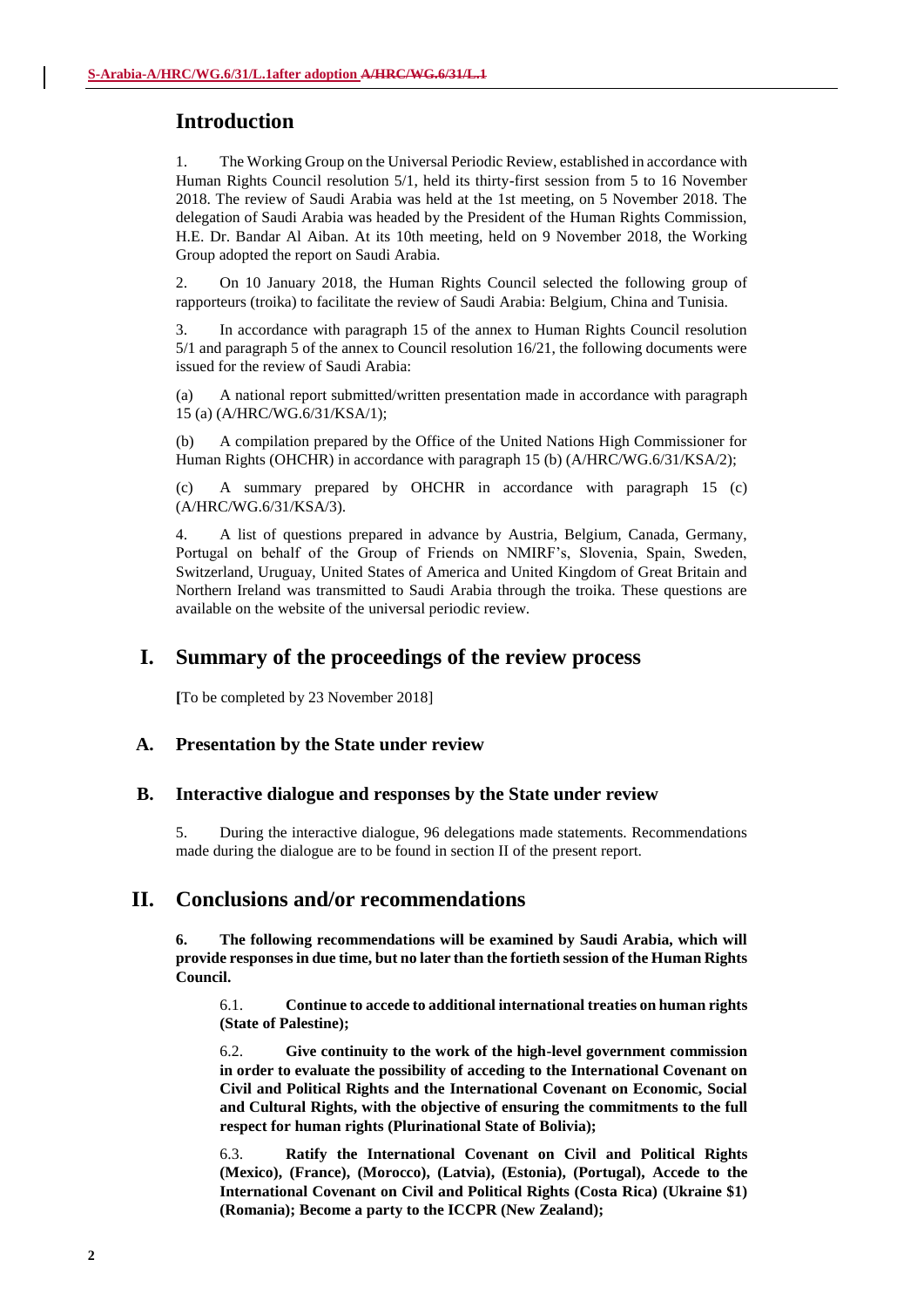6.4. **Consider acceding to the International Covenant on Civil and Political Rights (Côte d'Ivoire), (Afghanistan); Continue considering the accession to the International Covenant on Civil and Political Rights (Tunisia);**

6.5. **Ratify the International Covenant on Economic, Social and Cultural Rights (Mexico), (France), (Morocco), (Portugal), Accede to the International Covenant on Economic, Social and Cultural Rights (Costa Rica), (Ukraine), Become a party to the ICESCR (New Zealand);**

6.6. **Consider the accession to the International Covenant on Economic, Social and Cultural Rights (Afghanistan); Continue considering the accession to the International Covenant on Economic, Social and Cultural Rights (Tunisia);**

6.7. **Ratify the International Convention for the Protection of All Persons against Enforced Disappearance (Mexico);**

6.8. **Ratify the International Convention on the Protection of the Rights of All Migrant Workers and Family Members (Mexico);**

6.9. **Set a clear time frame for the ratification without reservation of ICCPR, ICESCR, OP - CAT and OP – CEDAW and review all reservations in CRC and CERD (Czechia);**

6.10. **Consider the accession to the International Convention on the Protection of the Rights of All Migrant Workers and Members of Their Families (Afghanistan);**

6.11. **Accelerate the process of ratification of the International Covenant on Economic, Social and Cultural Rights and the International Covenant on Civil and Political Rights (Burundi);**

6.12. **Ratify and ensure implementation of the International Covenant on Civil and Political Rights and the International Covenant on Economic, Social and Cultural Rights (Islamic Republic of Iran);**

6.13. **Ratify the second Optional Protocol to the International Covenant on Civil and Political Rights (Estonia);**

6.14. **Ratify the International Covenant on Civil and Political Rights, allow for the full applicability of Art. 20 and 21 of the Convention against Torture and Other Cruel, Inhuman or Degrading Treatment or Punishment (Austria);**

6.15. **Continuing efforts towards the accession to the relevant international instruments of civil, political and cultural rights (Iraq);**

6.16. **Accede to international human rights treaties such as the International Covenant on Economic, Social, and Cultural Rights (Myanmar);**

6.17. **Continue implementing the recommendations accepted in the universal periodic reviews of 2009 and 2013, and in particular, ratify the two international covenants (Spain);**

6.18. **Ratify the Second Optional Protocol to the International Covenant on Civil and Political Rights and take immediate measures, in the interim, to eradicate the death penalty, especially prohibiting the execution of minors or adults who committed crimes when they were minors (Uruguay);**

6.19. **Ratify the Optional Protocol to the Convention on the Elimination of All Forms of Discrimination against Women (Croatia);**

6.20. **Ratify the Optional Protocol to the Convention against Torture and other Cruel, Inhuman or Degrading Treatment or Punishment (Chile);**

6.21. **Ratify the Optional Protocol to the Convention against Torture and Other Cruel, Inhuman or Degrading Treatment or Punishment (Denmark);**

6.22. **Define and criminalize torture in line with Convention against Torture and Other Cruel, Inhuman or Degrading Treatment or Punishment and ratify**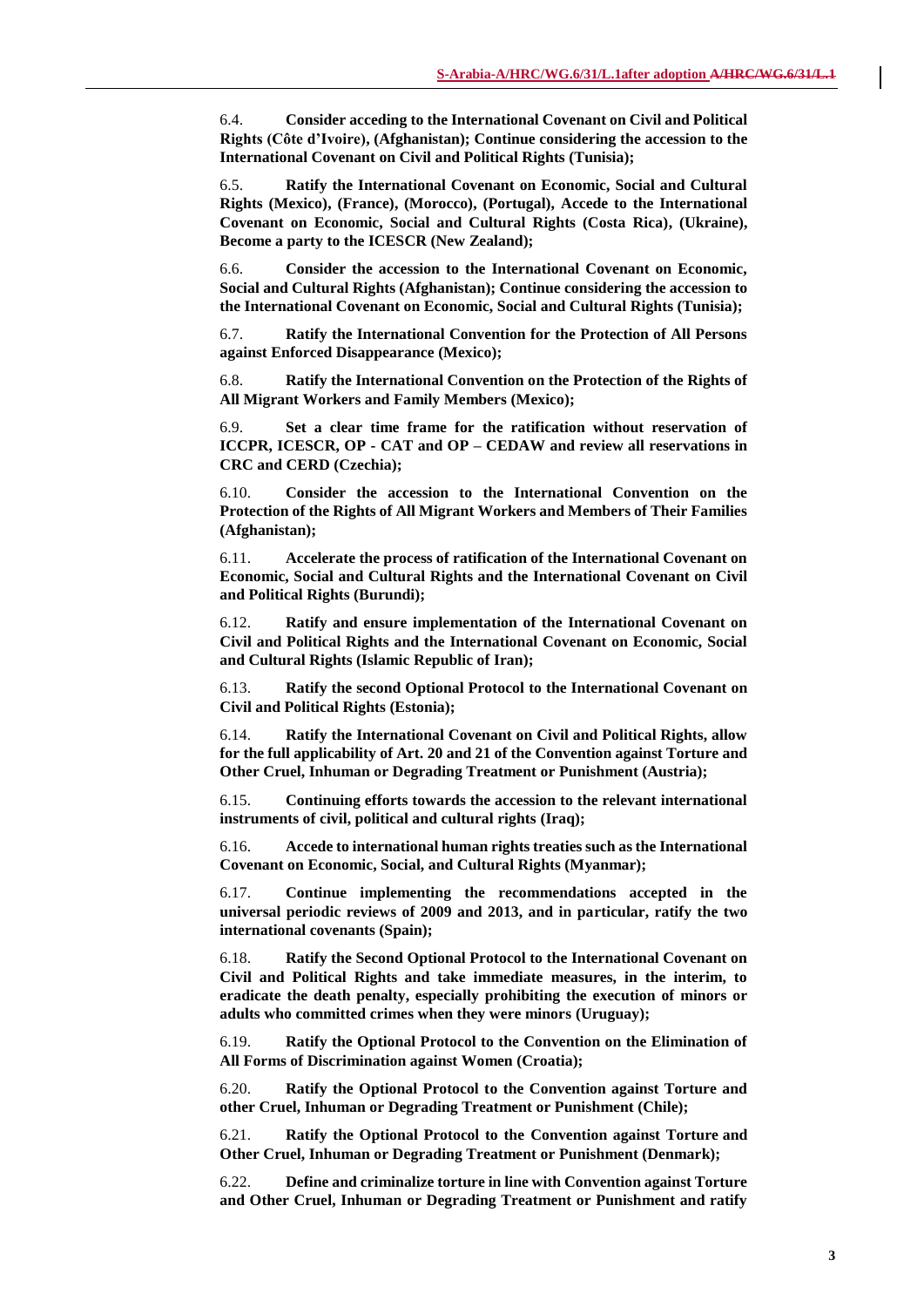**the Optional Protocol to the Convention against Torture and Other Cruel, Inhuman or Degrading Treatment or Punishment (Hungary);**

6.23. **Ratify the human rights instruments to which it is not yet a party, in particular the International Convention on the Protection of the Rights of All Migrant Workers and Members of Their Families, the International Convention for the Protection of All Persons against Enforced Disappearances; the Optional Protocol to the Convention against Torture and Other Cruel, Inhuman or Degrading Treatment or Punishment (Honduras);**

6.24. **Consider ratifying the International Convention on the Protection of the Rights of All Migrant Workers and Members of Their Families (Ghana);**

6.25. **Show leadership in the Gulf Cooperation Council (GCC) by ratifying the International Convention on the Protection of the Rights of All Migrant Workers and Members of Their Families and the Convention on domestic workers of the International Labor Organization (Haiti);**

6.26. **Consider acceding to the International Convention on the Protection of the Rights of All Migrant Workers and Members of Their Families (Indonesia);**

6.27. **Consider accelerating its processes towards accession to and ratification of more core human rights conventions including the International Convention on the Protection of the Rights of All Migrant Workers and their Families (Philippines);**

6.28. **Early ratification of the International Convention for the Protection of All Persons from Enforced Disappearance (Japan);**

6.29. **Ratify the Convention relating to the Status of Refugees, the Protocol relating to the Status of Refugees; the Convention relating to the Status of Stateless Persons and the Convention on the Reduction of Statelessness (Honduras);**

6.30. **As previously recommended to consider ratification of Rome Statute for International Criminal Court (Latvia);**

6.31. **Ratify the Rome Statute of the International Criminal Court as well as the Kampala amendments to the Rome Statute (Liechtenstein);**

6.32. **Withdraw the reservations on Convention on the Elimination of All Forms of Discrimination against Women and take actions to modify discriminatory attitudes towards women, such as the male guardianship system (Czechia);**

6.33. **Repeal its reservations to the Convention on the Elimination of All Forms of Discrimination against Women and eliminate domestic provisions regulating legal capacity, divorce and guardianship systems and inheritance that currently discriminate against women, and advance women's and girls' sexual and reproductive health and rights (Estonia);**

6.34. **Withdraw its reservation to Convention on the Elimination of All Forms of Discrimination Against Women, which gives precedence to the sharia (Liechtenstein);**

6.35. **Consider further amendments in its legal frameworks in compliance with the international human rights standards (Afghanistan);**

6.36. **Implement the recommendations presented by human rights treaty bodies (Bahrain);**

6.37. **Continue engaging with the Committee on the Elimination of All Forms of Discrimination against Women and to implement all its recommendations on remaining issues, especially the withdrawal of the general reservation to the Convention (Finland);**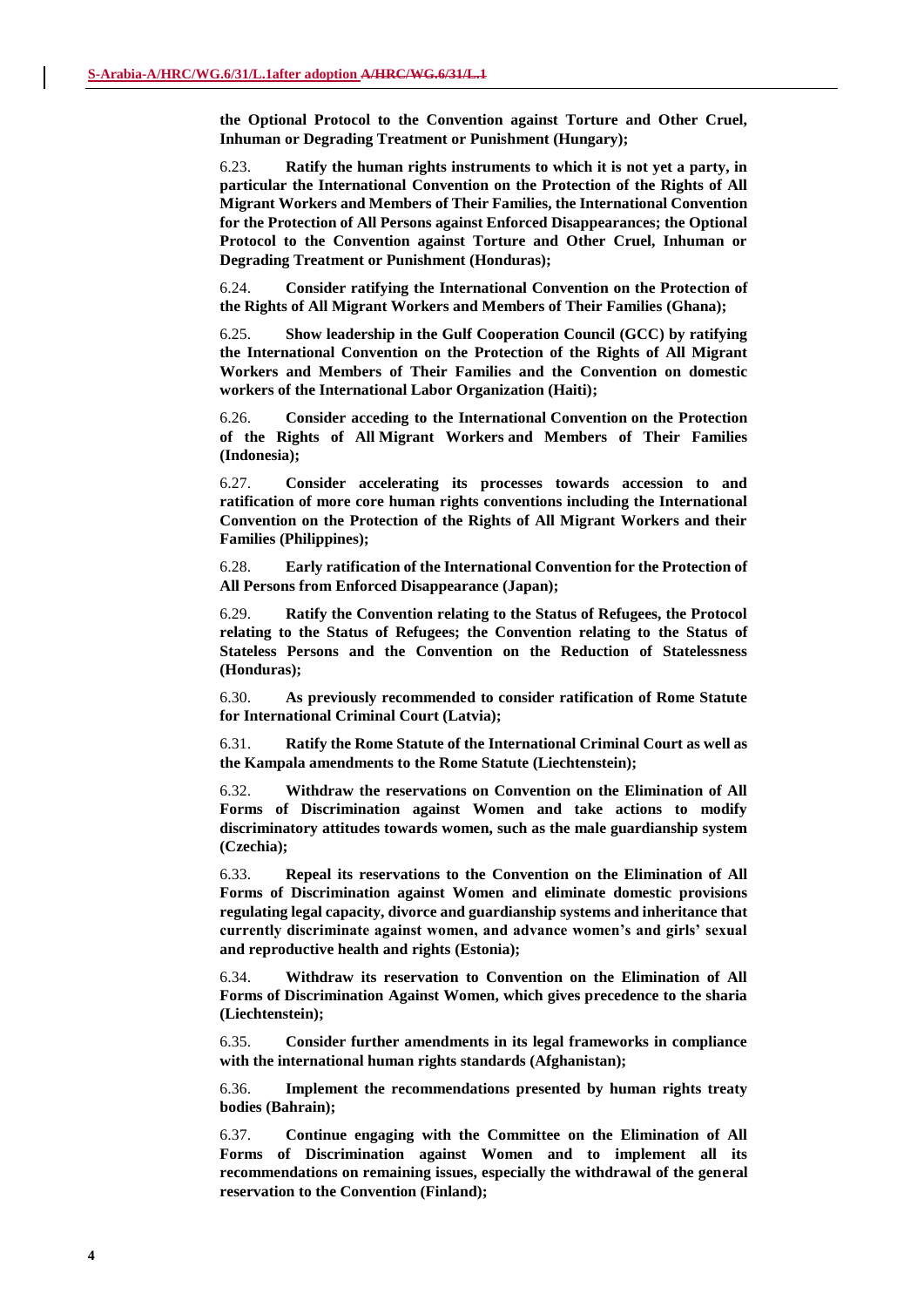6.38. **Intensify cooperation with Special Procedures Mandate Holders (Georgia);**

6.39. **Cooperate fully with human rights mechanisms including by issuing a standing invitation to HRC special procedures mandate holders (Germany);**

6.40. **Set a date for a visit by the Special Rapporteur on the situation of human rights defenders (Greece);**

6.41. **As previously recommended to consider to strengthen cooperation with the special procedures mandate holders of the Human Rights Council by responding positively to pending visit requests, and consider the extension of a standing invitation to all special procedures mandate holders (Latvia);**

6.42. **Strengthen international and regional cooperation in the area of human rights (Sudan);**

6.43. **Immediate lifting of unilateral coercive measures imposed on the State of Qatar (Qatar);**

6.44. **Continue to work on amending and developing domestic laws in line with the international human rights standards (Lebanon);**

6.45. **Create high quality institutions to ensure measuring progress made in the area of human rights (Sudan);**

6.46. **Intensify efforts to develop human rights education system and to strengthen the culture of human rights (Uzbekistan);**

6.47. **Continue the implementation of national plans and policies that are designed to promote and protect human rights in the country (Brunei Darussalam);**

6.48. **Adopt a national strategy for equality between women and men and women's empowerment, as well as the corresponding plan of action (Côte d'Ivoire);**

6.49. **Guarantee due process and ensure that the law enforcement system is not abused to harass individuals (Czechia);**

6.50. **Broaden the establishment of mechanisms for receiving and monitoring complaints related to domestic violence, protect victims and provide them with justice and rehabilitation as well as all forms of assistance, including legal assistance (Djibouti);**

6.51. **Guarantee the compatibility of the national human rights strategy with the international standards, especially those core human rights treaties to which the Kingdom of Saudi Arabia is a party to (Egypt);**

6.52. **Intensify training programmes related to the treaty on Human Rights which the Kingdom has joined (Kuwait);**

6.53. **Continue cooperation with OHCHR on mainstreaming human rights education and training (Philippines);**

6.54. **Continue measures to strengthen the capacity of national human rights protection mechanisms (Uzbekistan);**

6.55. **Establish a National Human Rights Plan with support of the international community (Costa Rica);**

6.56. **Increase independence of and allocate more resources to its Human Rights Commission in order to bring it into line with the Paris Principles (Republic of Korea);**

6.57. **Expedite efforts for the proposed formulation of its national human rights strategy to protect and promote human rights (Pakistan);**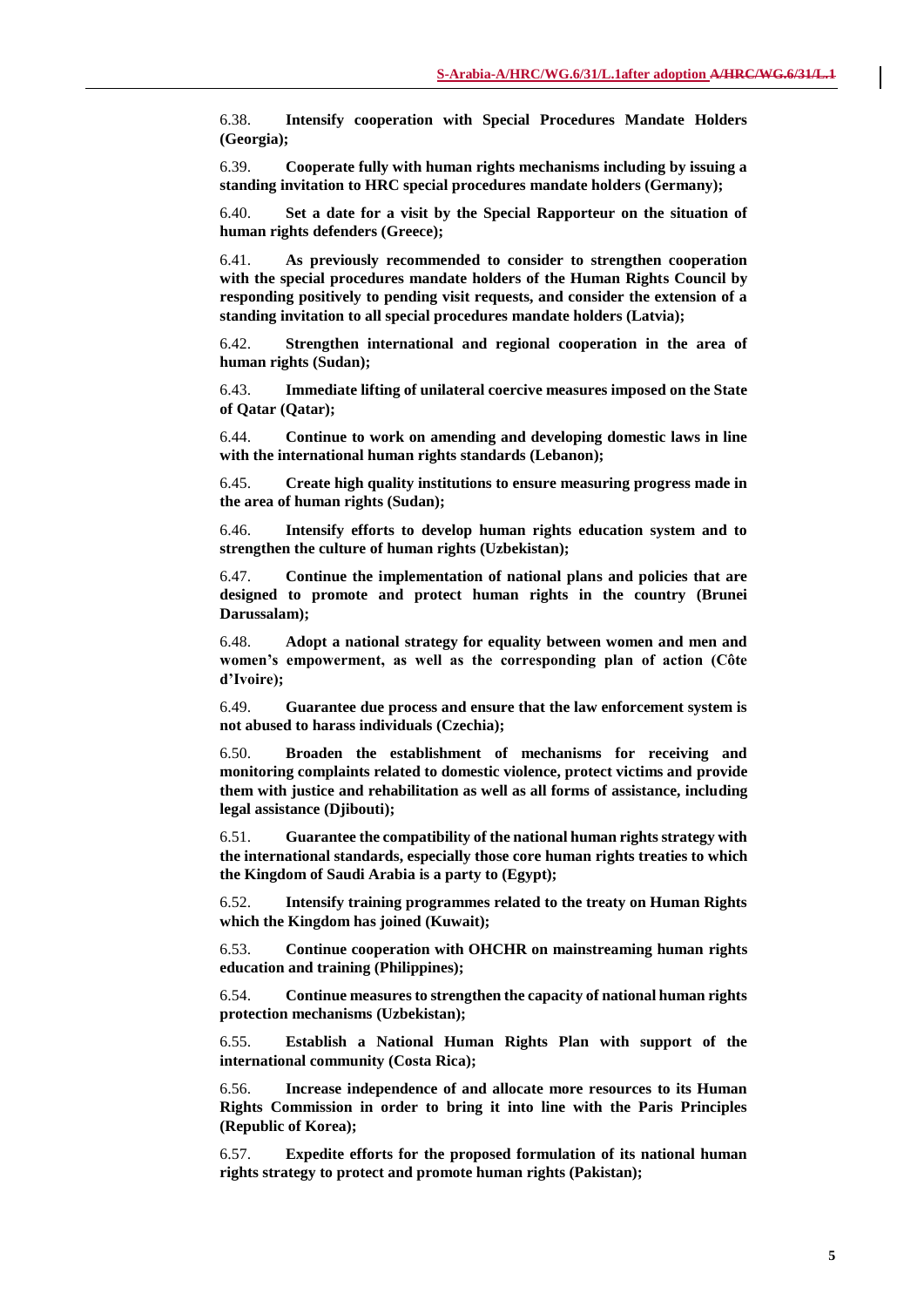6.58. **Expanding programs and educational curricula of human rights principles (Iraq);**

6.59. **Continue to strengthen efforts to promote human rights education in the country (Maldives);**

6.60. **Develop statistical indicators to enable measuring progress in the field of promotion and protection of human rights and identify challenges and gaps in the legislative and judicial system to ensure that the national human rights strategies comply with international standards (Egypt);**

6.61. **Implement the MoU for technical cooperation concluded recently between the Kingdom and the IOM to strengthen cooperation in combating and preventing human trafficking (Bangladesh);**

6.62. **Consider developing legislation countering hate speech and all discrimination forms (Lebanon);**

6.63. **Continue efforts to promote gender equality (Morocco);**

6.64. **Work towards eliminating all forms of gender based discrimination (Liechtenstein);**

6.65. **Ensure women's equality with men before the law and the enjoyment of all human rights, including the rights to freedom of movement, education, employment, marriage, and protection from violence in the home and family (Iceland);**

6.66. **Ensure women's equality with men before the law in the enjoyment of all human rights, including the rights of freedom of movement, education, employment, marriage, and redress for violations (Belgium);**

6.67. **Consider including measures aimed at ensuring increased efficiency and accountability of public service into its national development strategy (Azerbaijan);**

6.68. **Ensure humanitarian assistance reaches Yemenis in need (Australia);**

6.69. **Work with other implicated parties to facilitate a permanent and peaceful end to the conflict in Yemen (Canada);**

6.70. **Continue the appreciated humanitarian efforts of the King Salman Humanitarian Aid and Relief Centre (Yemen);**

6.71. **Ensure full and total consideration of international humanitarian law (France);**

6.72. **Strengthen its compliance with the international humanitarian law in its actions taken outside of its territory (Peru);**

6.73. **Take all possible additional measures to protect civilians in Yemen and ensure unimpeded humanitarian and commercial access to Yemen (Germany);**

6.74. **Take all necessary measures to reach a peaceful political solution to the conflict in Yemen, in collaboration with all the parties concerned and with the support of the United Nations (Haiti);**

6.75. **Immediately halt the conflict in Yemen and implement the recommendations made by the Group of Eminent Experts (Iceland);**

6.76. **Respect the right of self-determination of Yemeni people and to make all efforts to arrive to a peaceful solution to the conflict (Islamic Republic of Iran);**

6.77. **Stop committing war crimes and end the serious violation of international humanitarian and human rights law, including all attacks against civilians and civilian targets; and also provide remedies and effective reparation to all victims and their families in Yemen (Islamic Republic of Iran);**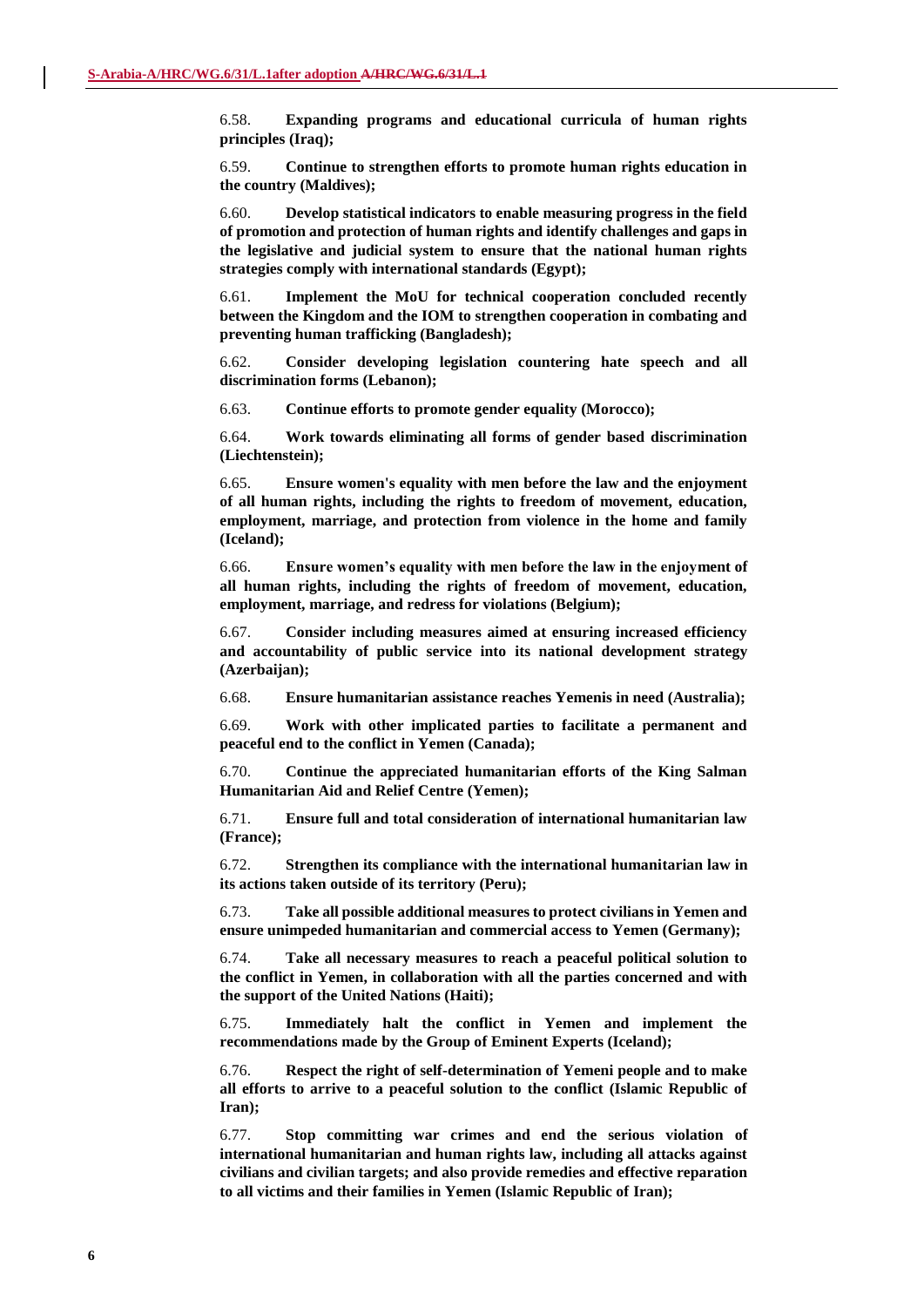6.78. **End immediately the blockade of Yemen and respect international humanitarian law and allow and facilitate rapid and unimpeded passage of humanitarian relief for civilians in need especially innocent children (Islamic Republic of Iran);**

6.79. **Fully cooperate with the UN human right mechanisms to investigateallegations of violations of international humanitarian and human rights law in Yemen (Islamic Republic of Iran);**

6.80. **Protect civilians, particularly children, in all military operations in Yemen, take precautionary measures and prevent indiscriminate use of force (Liechtenstein);**

6.81. **Create legal mechanisms which would allow full, impartial and independent inquiries into human rights violations committed by the Coalition Forces while conducting operations in Yemen accompanied by implementation of an on-the-ground, real time mechanism to help avoid civilian victims (Poland);**

6.82. **Continue implementation of the Saudi Vision 2030 to promote sustainable economic and social development so as to lay a solid foundation for the people to enjoy all human rights (China);**

6.83. **Continue working to improve the living standards of the population with the implementation of the Vision of the Kingdom of Saudi Arabia for 2030 (Cuba);**

6.84. **Pursue efforts to promote right to development including the effective implementation of the Vision 2030, and adopt a human rights approach when enforcing this vision (Jordan);**

6.85. **Continue to make progress in the implementation of Saudi Vision 2030 (Oman);**

6.86. **Complement the ambitious agenda for sustainable development and social reforms (Poland);**

6.87. **Remove provisions in the 2017 counter-terrorism law that call for incommunicado detention (Canada);**

6.88. **Reform the laws on counterterrorism, anti-cybercrime and associations as well as the law on press and publications to guarantee the right to freedom of speech and expression and freedom of peaceful association, to fully reflect commitments under international human rights law (Finland);**

6.89. **Put an end immediately to financing terrorist groups such as M.K.O, Al-Ahwazi, Jaishul- Adl in our region and stop the expansion of Takfiri ideology (Islamic Republic of Iran);**

6.90. **Ensure that the country's counter-terrorism legislation complies with international human rights norms, including revising the broad definition of terrorism and no longer making it applicable to non-violent expressions (Norway);**

6.91. **Amend the legal definition of terrorism to ensure that it does not lend itself to the prosecution of women's rights defenders, non-violent human rights activists, political dissenters and other persons merely for exercising their human rights (Austria);**

6.92. **Ensure that the treatment of persons suspected of acts of terrorism strictly complies with international human rights law and abolish the Public Prosecutors' discretion to forbid detainees' access to a lawyer (Austria);**

6.93. **Narrowly define "terrorist", "terrorism", and "public order" in the Counterterrorism and cyber crime laws so as not to criminalize expression, association, or peaceful assembly (United States of America);**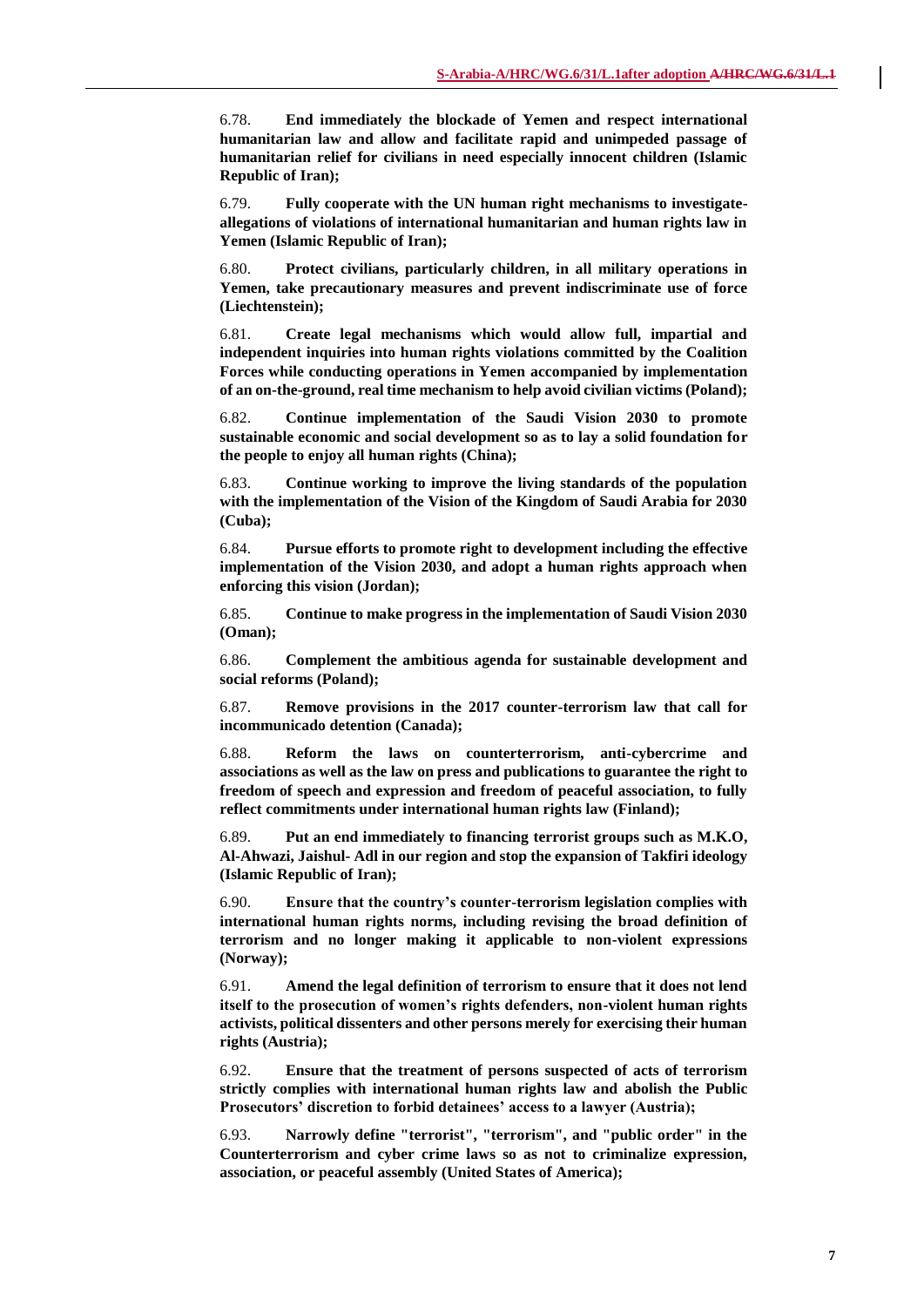6.94. **Abolish the death penalty and until then place an interim moratorium on imposing and enforcing the death penalty while also introducing a legallybinding age of minority (Australia);**

6.95. **Adopt an official moratorium on the death penalty and revise provisions that call for its mandatory imposition or its application for crimes not involving intentional killing (Brazil);**

6.96. **Adopt a moratorium on the application of death penalty, in particular for those who were minors at the time of committing the crime (Chile);**

6.97. **Start a review of criminal legislation in order to reduce the crimes for which the death penalty can be applied (Chile);**

6.98. **Urgently adopt a moratorium on the application of the death penalty (Costa Rica);**

6.99. **Reduce the number of offences punishable by death, commencing with non-violent drug smuggling and abolish it for minors (Cyprus);**

6.100. **Outlaw the death penalty for crimes committed by persons under the age of 18 and for non-serious crimes, such as adultery or protest - related crimes (Czechia);**

6.101. **Declare a moratorium on the death penalty with a view to its abolition and expressly prohibit the condemnation of minors to the death penalty in accordance with the Convention on the Rights of the Child that Saudi Arabia has ratified (France);**

6.102. **Consider the establishment of a moratorium on the death penalty (Georgia); Consider introducing a moratorium of death penalty (Italy);**

6.103. **Announce a moratorium on the use of the death penalty with a view to its eventual abolition (Ireland); Establish a full moratorium on the use of the death penalty, with a view to abolishing the death penalty (Mexico); Impose a moratorium on the use of capital punishment with a view to abolish it (Sweden); Establish a moratorium on executions as a step to abolish the death penalty (Norway); Establish a moratorium on the death penalty (Iceland);**

6.104. **Immediately declare a moratorium on the death penalty (Slovenia);**

6.105. **Adopt a moratorium on executions of persons condemned to the death penalty as a step prior to the abolition of the death penalty, as recommended previously (Spain);**

6.106. **Establish a moratorium on executions of death penalties with a view to its complete abolishment and commute all existing death sentences (Liechtenstein);**

6.107. **Forego the application of the death penalty or at least restrict it to the most serious crimes (Germany);**

6.108. **Take the necessary measures to remove death penalty from its national legislation and establish an official moratorium of all executions (Argentina);**

6.109. **Abolish death penalty and amend laws imposing a mandatory death sentence (Montenegro);**

6.110. **Ensure that capital punishment is not imposed; ensure strict compliance with the Convention on the Rights of the Child prohibiting the death penalty for offences committed below the age of eighteen and review the cases of prisoners currently under a death sentence with the aim of commuting their sentences (Austria);**

6.111. **Place an absolute ban on death sentences against persons below the age of 18 at the time when the offence was committed (New Zealand);**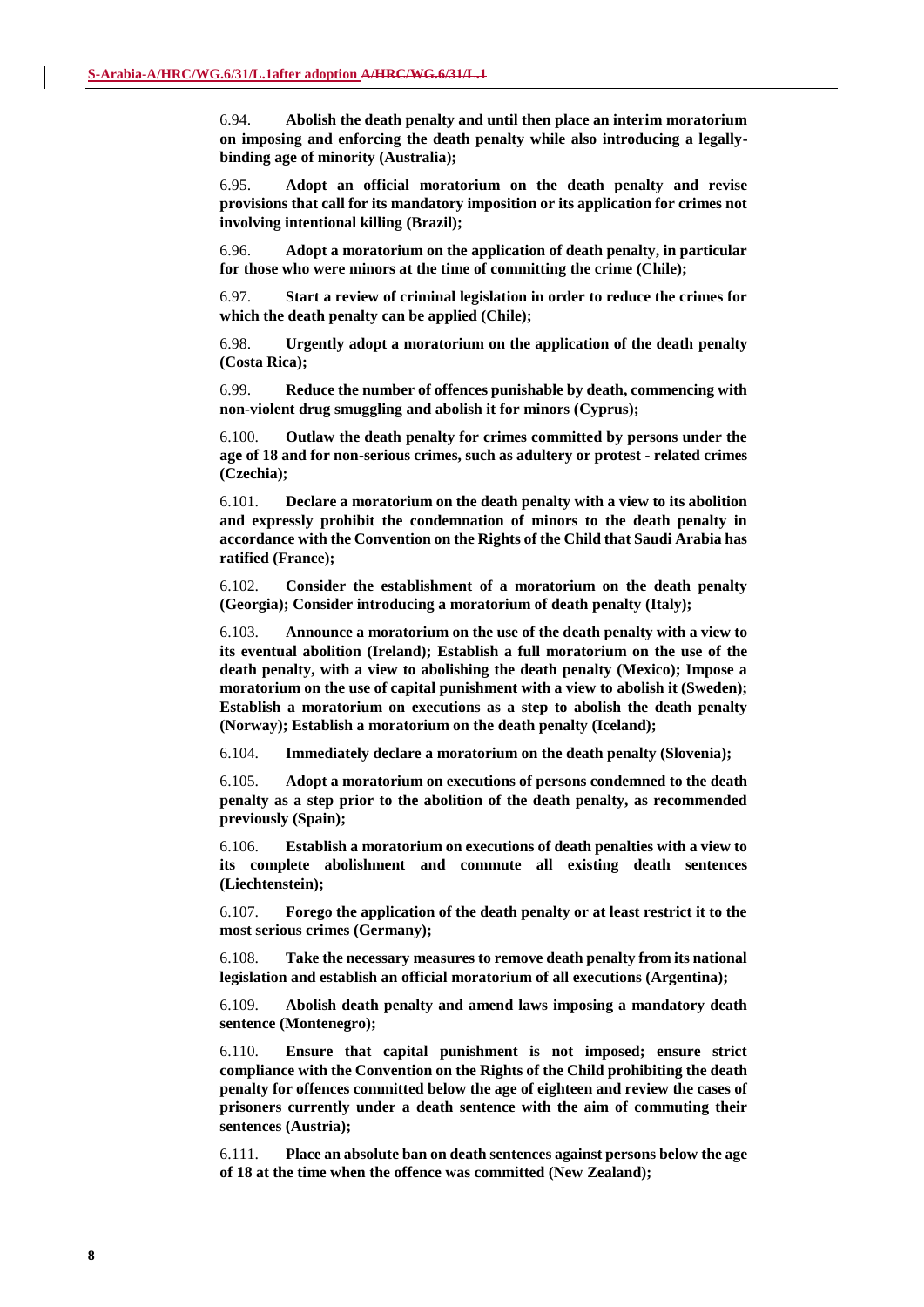6.112. **Amend the Juvenile Law in order to prohibit the death penalty for all persons under 18 at the time of committing the offence in line with article 37 of the Convention on the Rights of the Child (Belgium);**

6.113. **Prohibit the application of death penalty to minors (Argentina);**

6.114. **Abolish the death penalty and adopt an immediate de facto moratorium, especially for individuals under 18 years of age (Portugal);**

6.115. **Abolish the death penalty and corporal punishment (Switzerland);**

6.116. **Adopt further steps to prevent torture, cruel and degrading treatment in prisons and detention centres (Belarus);**

6.117. **Implement legal reforms to ensure proper legal process and to prevent secret and indefinite detention (Australia);**

6.118. **Abolish all forms of corporal punishment for all persons, including children and detainees, in all settings (Estonia);**

6.119. **Repeal laws that allow stoning, amputation, and flogging of children (Montenegro);**

6.120. **Continue efforts to prevent harassment related crimes (Malaysia);**

6.121. **Continue with the good practice of creating electronic site on the internet network called "nafitha tawasul," windows of communications which provides public information on persons detained in connection with security procedures; and the promotion of this initiative to the exchange of best practices of governments in the field of human rights (Jordan);**

6.122. **Consider the possibility of supporting through contributions to the UN Voluntary Trust Fund for Victims of Human Trafficking (Belarus);**

6.123. **Redouble its efforts to eradicate human trafficking (Burundi);**

6.124. **Continue the efforts made to combat trafficking in human beings, particularly the exploitation of children and women by fully implementing the national plan against trafficking in human beings 2017-2020 (Djibouti);**

6.125. **Accelerate the efforts to implement the National Plan to Combat Crimes of trafficking in Persons (2017-2020). (Georgia);**

6.126. **Not to relent in its efforts in combatting human trafficking (Nigeria);**

6.127. **Continue its activities in combating human trafficking (Azerbaijan);**

6.128. **Continue to implement their national strategies and plans aimed at ensuring accountability for those engaged in trafficking in persons and assist the victims and develop and enhance the national capabilities (State of Palestine);**

6.129. **Criminalize all forms of violence against women and implement effective programs for the protection of victims of these crimes (Spain);**

6.130. **While appreciating that the Kingdom deploys all its capabilities and capacities to serve the Two Holy Mosques and millions of pilgrims from all over the world, continue its efforts to ensure their protection and wellbeing (Pakistan);**

6.131. **Release anyone imprisoned solely for exercising their rights to freedom of expression and association and to peaceful assembly, including human rights defenders and journalists (Belgium);**

6.132. **Ensure no one remains jailed for peaceful assembly, association, or expression, and allow them to travel freely domestically and internationally once released (United States of America);**

6.133. **Provide legal assistance to the victims of human rights violations, especially to the most vulnerable among them, such as women, children, domestic servants and persons with disabilities (Pakistan);**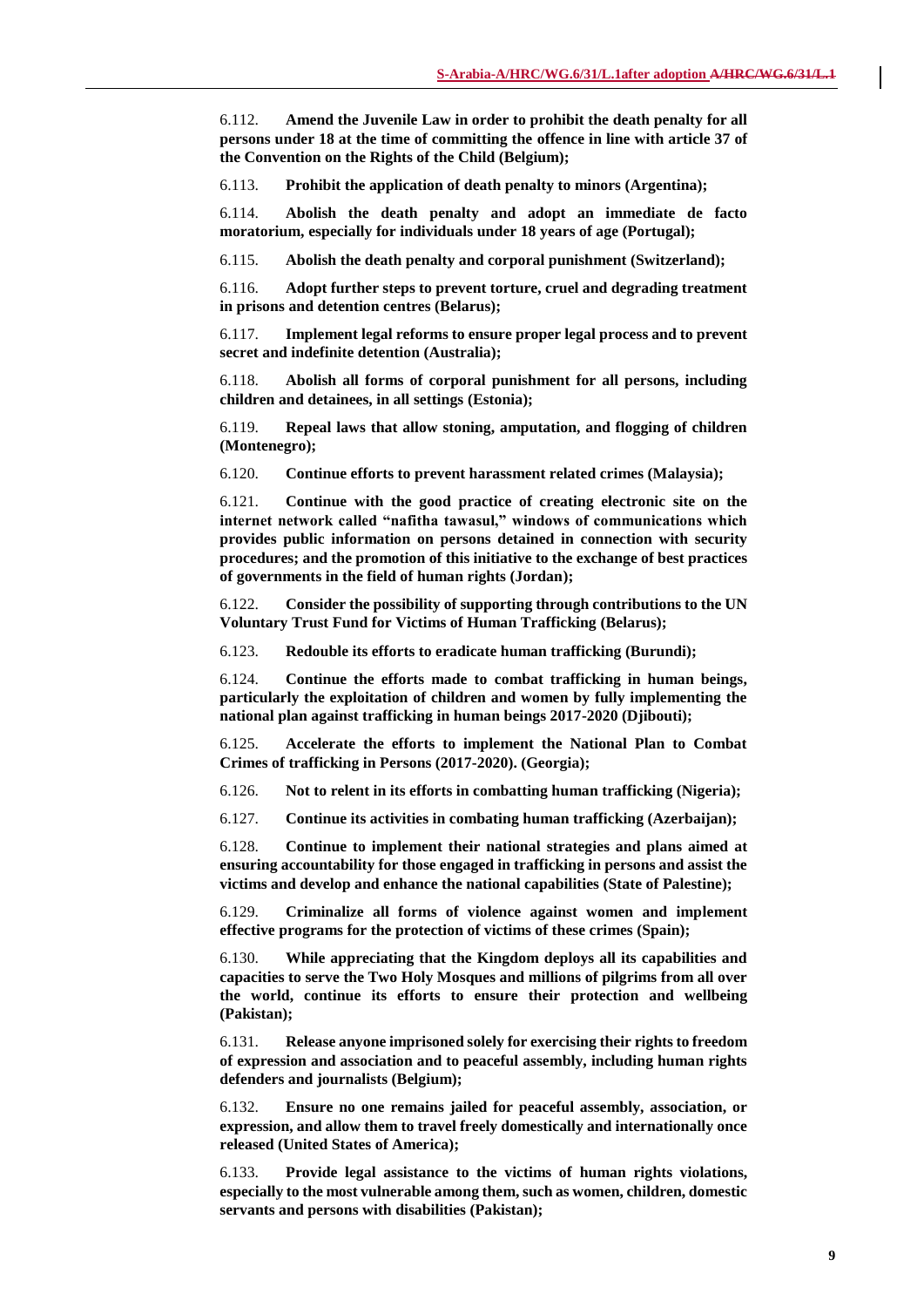6.134. **Continue facilitating to non-Muslim residents the free expression of their religious practices while respecting the religious and cultural specificity of the Kingdom (Comoros);**

6.135. **Promote the positive practices of rehabilitating those affected by extremist ideology (Oman);**

6.136. **Ensure that all Qatari citizens have the right to practice religious rites in Hajj and Umrah without any discrimination on the ground of their nationality and to remove all barriers placed in their way by the Saudi authorities (Qatar);**

6.137. **Amend or adopt legislation to ensure freedom of the press, opinion and expression (Denmark);**

6.138. **Take steps to guarantee the exercise of the rights to freedom of expression and opinion without fear of reprisal, giving due consideration to women and girls (Brazil);**

6.139. **Protect the freedom of expression of all human rights defenders and foster an environment which is conducive to open debate, tolerant of dissenting voices, and protects individuals against retribution (Canada);**

6.140. **Take meaningful steps to ensure that human rights defenders, journalists, and representatives of NGOs are able to freely and fully exercise their rights to freedom of expression, opinion and association, including online, without threats or harassment (Estonia);**

6.141. **Immediately release all Human Rights Defenders, in particular women (Germany);**

6.142. **Eliminate all legal and practical obstacles to the freedom of expression and conscience of human rights defenders, thereby reconsidering the charges against prisoners who were convicted for their commitment to promoting and protecting women's rights (Netherlands);**

6.143. **Ensure a safe and enabling environment for all human rights defenders, in particular for women human rights defenders and journalists (Norway);**

6.144. **Continue to support civil society institutions and strengthening their independence which guarantee their ability to contribute in promoting and protecting human rights (Sudan);**

6.145. **Take urgent action to improve the protection of human rights defenders (Sweden);**

6.146. **Make additional efforts to promote freedom of opinion and expression (Comoros);**

6.147. **Guarantee the exercise of freedom of expression and association and release detained human rights defenders (Costa Rica);**

6.148. **Revise all legislation that restrict the right to freedom of association and peaceful assembly as well as freedom of expression, and ensure these laws are in line with international standards (Czechia);**

6.149. **Amend the applicable legislation on freedom of expression and opinion, freedom of association and peaceful assembly, especially the law on combating cybercrime and anti-terrorism laws, in line with international standards in this respect, and guarantee freedom of religion, conscience and belief (France);**

6.150. **Guarantee the safety of journalists and human rights defenders and put an immediate end to the arbitrary imprisonment and arrests they face (France);**

6.151. **Bring national legislation in line with international human rights standards with regards to freedom of expression and freedom of the press and**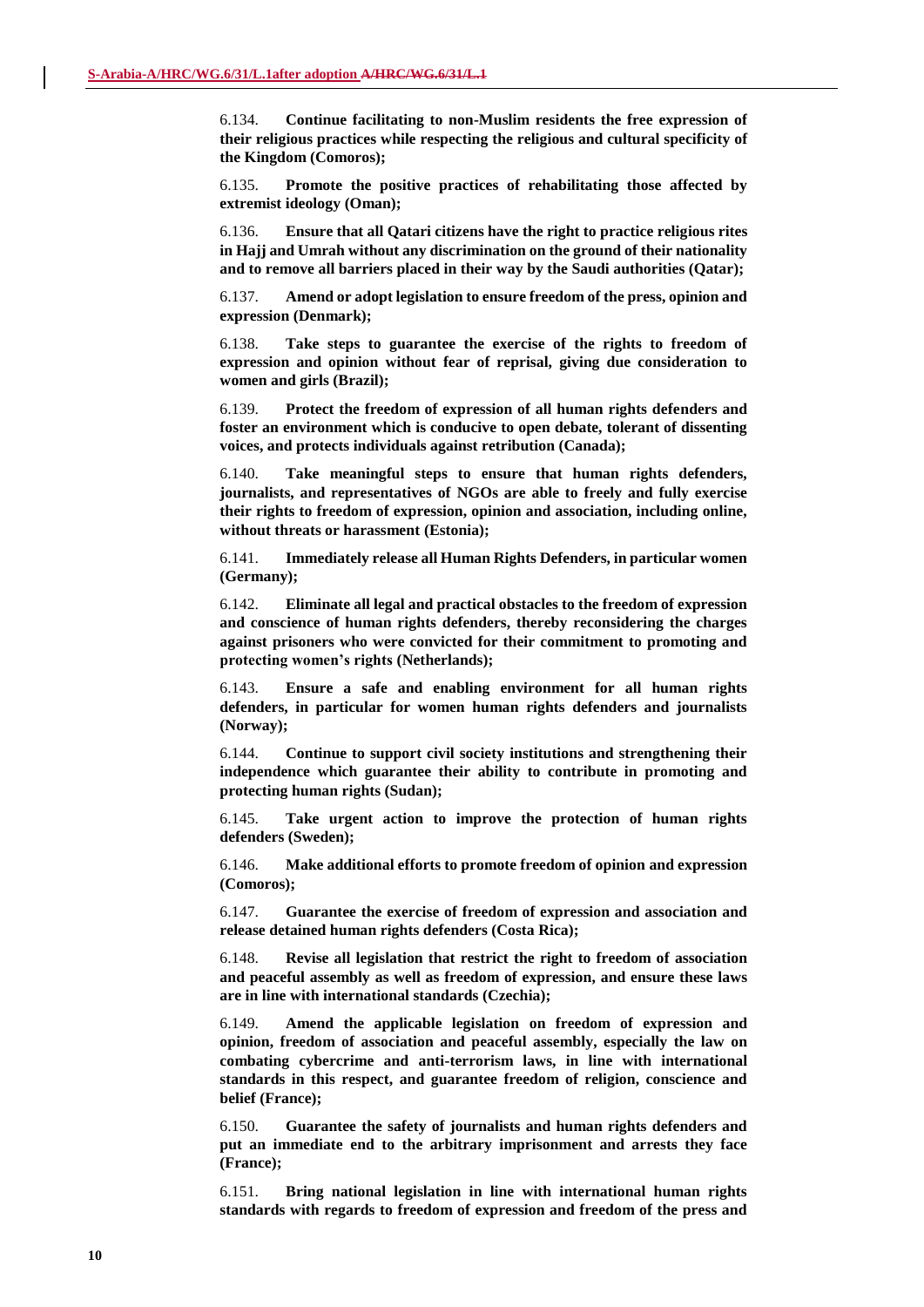**protect journalists and human rights defenders from intimidation, threats and arbitrary arrests (Germany);**

6.152. **Enhance measures to protect and promote the freedom of opinion and expression (Nepal);**

6.153. **Continue to promote freedom of opinion and expression, including the rights of human rights defenders and NGOs (Ghana);**

6.154. **Bring its law into line with international standards under the International Covenant on Civil and Political Rights (ICCPR) for the exercise of the rights to freedom of expression, peaceful assembly and association (Ireland);**

6.155. **Guarantee freedom of opinion and expression and safeguard the activity of human rights defenders and journalists, also by creating an environment in which they all can freely operate according with international standards (Italy);**

6.156. **Further actions to promote freedom of expression, including for journalists (Japan);**

6.157. **Establish and ensure full respect for the freedom of the press, thereby refraining from persecuting journalists and all those who voice peaceful criticism, in memory of the late Jamal Khashoggi (Netherlands);**

6.158. **Continue the steps aimed at elimination of the restrictions on freedom of expression (Romania);**

6.159. **Take measures to guarantee the peaceful exercise of freedom of expression and the right to peaceful assembly and to protect human rights defenders so that they can exercise their work without any intimidation (Spain);**

6.160. **Take urgent action towards media freedom in the country, including by reviewing of the 2007 Anti-cyber Crime Law (Sweden);**

6.161. **Guarantee the rights to freedom of expression, peaceful assembly and association for everyone, guarantee the safety of journalists and review the judgments of those convicted for freely expressing their opinion, including human rights defenders (Switzerland);**

6.162. **Adopt all necessary measures to guarantee the free exercise of freedom of expression and press in the country, as well as to protect journalists from any act of intimidation or reprisal (Uruguay);**

6.163. **Immediately end the ban and criminalization of protests and unconditionally release anyone imprisoned solely for exercising their rights to freedom of association and peaceful assembly, including women human rights defenders (Iceland);**

6.164. **Take further measures to fully guarantee freedom of assembly, expression and belief (Portugal);**

6.165. **Amend the Law on Associations to bring it into full conformity with international law and standards (Belgium);**

6.166. **Fully cooperate with investigations related to the killing of Khashoggi, implement legislation that holds to account government officials who breach the law, and take further measures to guarantee freedom of opinion and expression (Australia );**

6.167. **Conduct a thorough, credible, transparent, and prompt investigation into the death of Jamal Kashoggi (Canada);**

6.168. **Collaborate with the Human Rights Council to establish a hybrid mechanism for the impartial and independent investigation into the death of journalist Jamal Khashoggi, with the participation of international experts (Costa Rica);**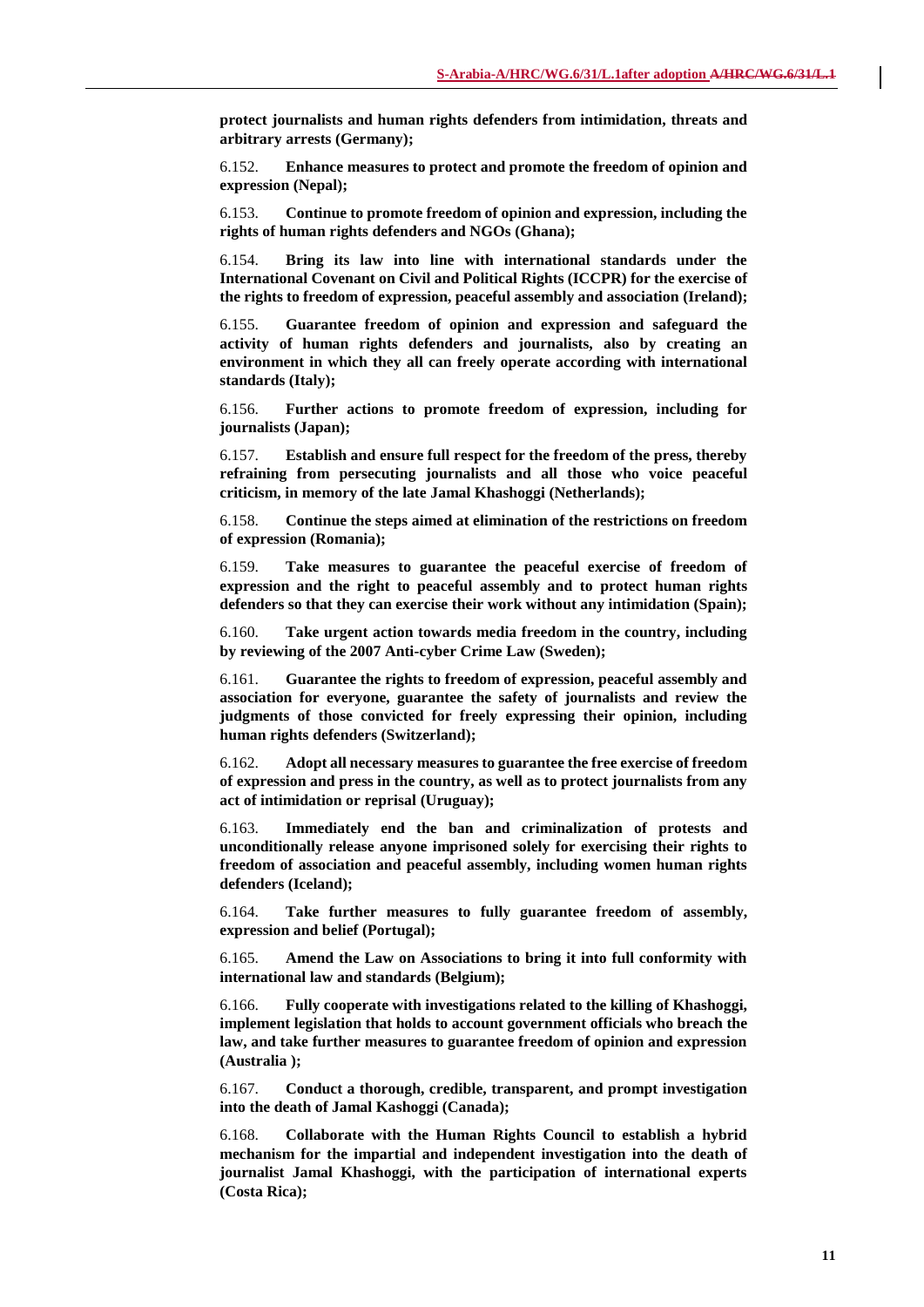6.169. **Clarify the circumstances of the killing of Mr. Khashoggi and ensure full accountability of all those responsible for committing such heinous crime (Croatia);**

6.170. **Ensure the full and impartial investigation of incidents and violence against human rights defenders, in particular journalists, including the death of Jamal Khashoggi, and bring perpetrators to justice (Estonia);**

6.171. **Intensify training and awareness-raising programs for judges on the principles and values of human rights (Algeria);**

6.172. **Take measures to guarantee the right to freedom of expression, ensure that journalists and writers can work freely and without fear of retribution, intimidation and harassment, and that full, credible, transparent and prompt investigations of all violations of the rights of journalists take place (Greece);**

6.173. **Invite a team of international experts to participate in the investigation of the murder of journalist Jamal Khashoggi, as requested by the High Commissioner; and provide full support to this team, including full access to evidence and witnesses (Iceland);**

6.174. **Take the necessary measures to guarantee freedom of expression for human rights defenders and journalists, in particular by investigating threats and reprisals against human rights defenders and journalists (Argentina);**

6.175. **Increase the transparency and openness of legal proceedings and investigation, ensure perpetrators of crimes be prosecuted, also with reference to the case of Jamal Khashoggi, for which we do expect a fair, steady and effective investigation to be conducted in order for clear responsibilities to be ascertained (Italy);**

6.176. **Disclose all information available on the disappearance and killing of Saudi journalist, Jamal Khashoggi and cooperation with and lead a credible and impartial investigation bringing the responsible to justice (Liechtenstein);**

6.177. **Investigate all instances of torture and extrajudicial, summary or arbitrary executions, including such acts committed extraterritorially, and bring all perpetrators to accounts, in accordance with international human rights law (New Zealand);**

6.178. **Ensure credible, transparent, impartial, independent and effective investigation into the killing of Jamal Khashoggi (Austria);**

6.179. **Carry out a comprehensive and impartial investigation into the killing of Jamal Kashoggi and ensure that those responsible for his killing are held to account (Peru);**

6.180. **Ensure the necessary independence to the judiciary which is an indispensable requirement to guarantee the rule of law (Peru);**

6.181. **Implement genuine, independent, legally-based judicial mechanisms which would allow for full inquiry into the case of the killing of Mr. Khashoggi and create robust general mechanisms for holding those responsible of extrajudicial killings accountable and for protecting the right to expression (Poland );**

6.182. **Put an end to arbitrary detention, ensure the safety of detainees, reveal their whereabouts and inform them of the charges against them, in addition to ensuring their right to access to justice, fair trial and the immediate release of all detainees without legal justification (Qatar);**

6.183. **Make every effort aimed at a full, impartial and transparent investigation of the Jamal Khashoggi's case (Romania);**

6.184. **Provide legal assistance to victims of violation of human rights, particularly the most vulnerable among them, such as women, children, domestic workers and persons with reduced mobility (Senegal);**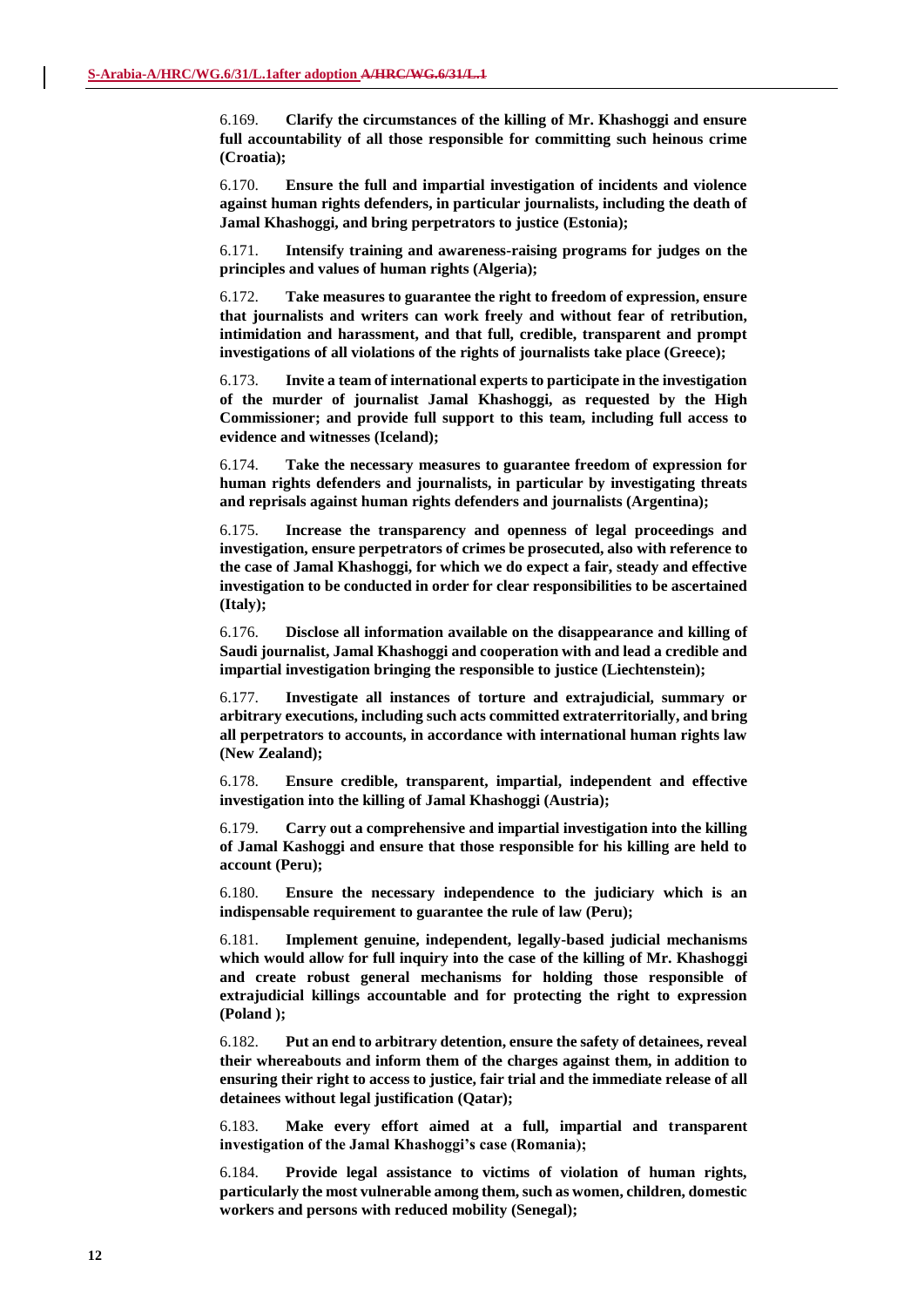6.185. **Establish a reliable complaint mechanism for the detained persons and include into the national legislation clear provisions for a compensation of victims of torture within the detention units (Serbia);**

6.186. **Conduct a full, credible, transparent and independent investigation into alleged killing of journalist Jamal Khashoggi (Slovenia);**

6.187. **Ensure that investigation of the assassination of Saudi journalist Jamal Khashoggi carried out by Saudi Arabia in cooperation with the Turkish authorities be comprehensive and transparent and be concluded promptly so that those responsible for these very serious events respond to justice (Spain);**

6.188. **Promote further the principle of public trials and the right to access to a lawyer and other guarantees provided for in the Code of Criminal Procedure (United Arab Emirates);**

6.189. **Ensure comprehensive and transparent investigations into the murder of Jamal Khashoggi; that those responsible are held to account; and that measures are put in place to prevent any possibility of recurrence, as pledged by the Minister for Foreign Affairs (United Kingdom of Great Britain and Northern Ireland);**

6.190. **Restrict the use of the Special Criminal Court to cases that fall within internationally accepted definitions of terrorism and permit journalists and accredited diplomats to monitor trials (United Kingdom of Great Britain and Northern Ireland);**

6.191. **Allow diplomats to attend trials and court sessions as was done in 2013 (United States of America);**

6.192. **Share with others the unique and pioneering experience in managing the pilgrims and visitors and providing them healthcare and other services (Bangladesh);**

6.193. **Continue consolidating its excellent social programmes aimed at the increased welfare of its people (Bolivarian Republic of Venezuela);**

6.194. **Give continuity to the Food Security Strategy and its implementation plan in order to guarantee access to a safe food (Plurinational State of Bolivia);**

6.195. **Adopt comprehensive legislation that prohibit forced labour and strictly enforces penalties for such cases (Botswana);**

6.196. **Consider adopting further measures in promoting and protecting the rights of domestic service workers (Nigeria);**

6.197. **Continue efforts to strengthen maternal and child health services, including thought the good practices on child and maternal health services, which monitor maternal and child health from pregnancy to childbirth (Oman);**

6.198. **Continue its unwavering commitment to enhance the education system for all (Brunei Darussalam);**

6.199. **Continue efforts to strengthen the quality of education and combating early dropout (Tunisia);**

6.200. **Continue measures for promoting rights of women and their empowerment (India);**

6.201. **Adopt further measures to ensure gender equality and expand the rights and opportunities for women (Belarus);**

6.202. **Implement further reforms to improve women's social and economic empowerment, including dismantling the system of male guardianship in law and practice (Australia);**

6.203. **Build upon efforts towards greater gender equality, including by removing barriers under the guardianship system (Canada);**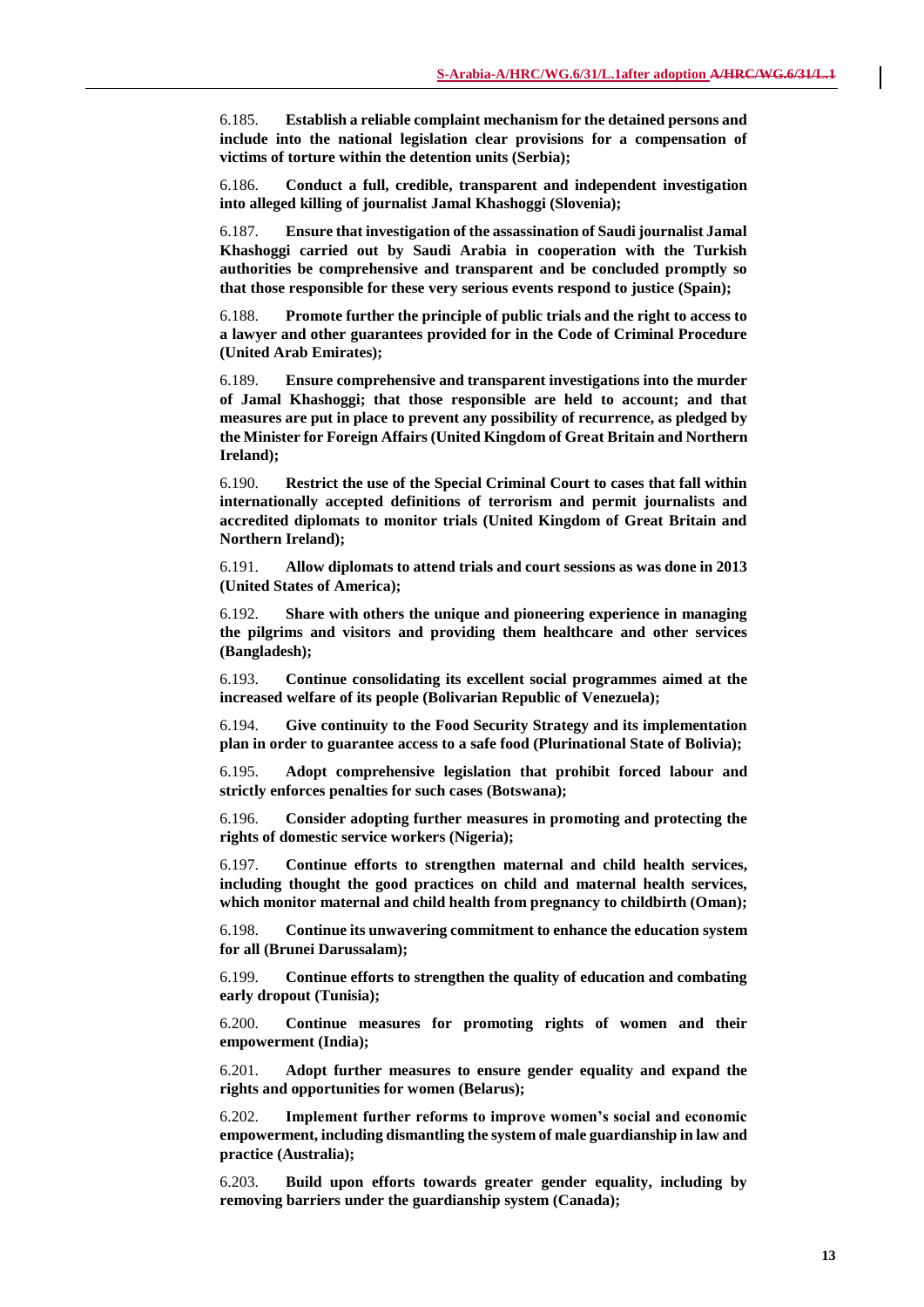6.204. **Move forward with legal reforms aimed at achieving gender equality between men and women, by repealing the system of guardianship and curatorship imposed on women so that they can act autonomously in all areas (Chile);**

6.205. **Eliminate the system of guardianship for women and continue moving towards consolidating the full exercise and enjoyment of their rights as previously recommended (Costa Rica);**

6.206. **Strengthen its efforts to abolish the male guardianship system (Republic of Korea); Abolish the system of guardianship of women (Denmark); Abolish the male guardianship system (Iceland); Abolish the male guardianship (Sweden);**

6.207. **Continue reforms aimed at reducing the gaps between the rights of women and men, including with regard to citizenship; abolish in particular the male guardianship system (France);**

6.208. **Continue to reform the male guardianship system to reduce the areas in which men and women are legally treated differently (Germany);**

6.209. **Proceed with the necessary legal reforms aiming to abolish the male guardianship system (Greece);**

6.210. **In spite of measures taken to limit its scope as a follow up to recommendations 138.100 /.101 /.102 /.103 /.106 /.107 / et.l08 and 116.111 from the second cycle, abolish the male guardianship system (mehrem) as soon as possible (Haiti);**

6.211. **Abolish the guardianship system and provide legal equality for women in the Saudi legislation (Slovenia);**

6.212**. Abolish completely the guardianship system for women as well as all laws discriminating against women and girls, as previously recommended (Switzerland);**

6.213. **Abolish male guardianship over women and adopt measures to advance the effective participation of women in all areas (Spain);**

6.214. **Continue to introduce steps to achieve gender equality, in particular the abolishment of the system of the male guardianship (New Zealand);**

6.215. **Adopt measures to eliminate all remaining forms of discrimination against women, including abolishing the guardianship system (Norway);**

6.216. **Make substantive progress in the field of women's' rights, including by complete review of the guardianship system (Austria);**

6.217. **Intensify efforts to prevent and combat all forms of violence and discrimination against women and further promote and protect women rights, in particular by repealing the legal guardianship system and by combating child early enforced marriages (Italy);**

6.218. **Review the male guardianship system and to reject amendments to laws when this amendments discriminate against women and girls, and to enact new laws and enforcing existing laws to protect women and girls against violence, including when the violence is exercised by their pairs or members of the family (Mexico);**

6.219. **Step up efforts to eradicate discrimination against women in the legal sphere and put an end to the practices and stereotypes that discriminate against women, such as male guardianship system, as recommended previously (Uruguay);**

6.220. **Amend domestic legislation in order to prohibit the execution of minors (Hungary);**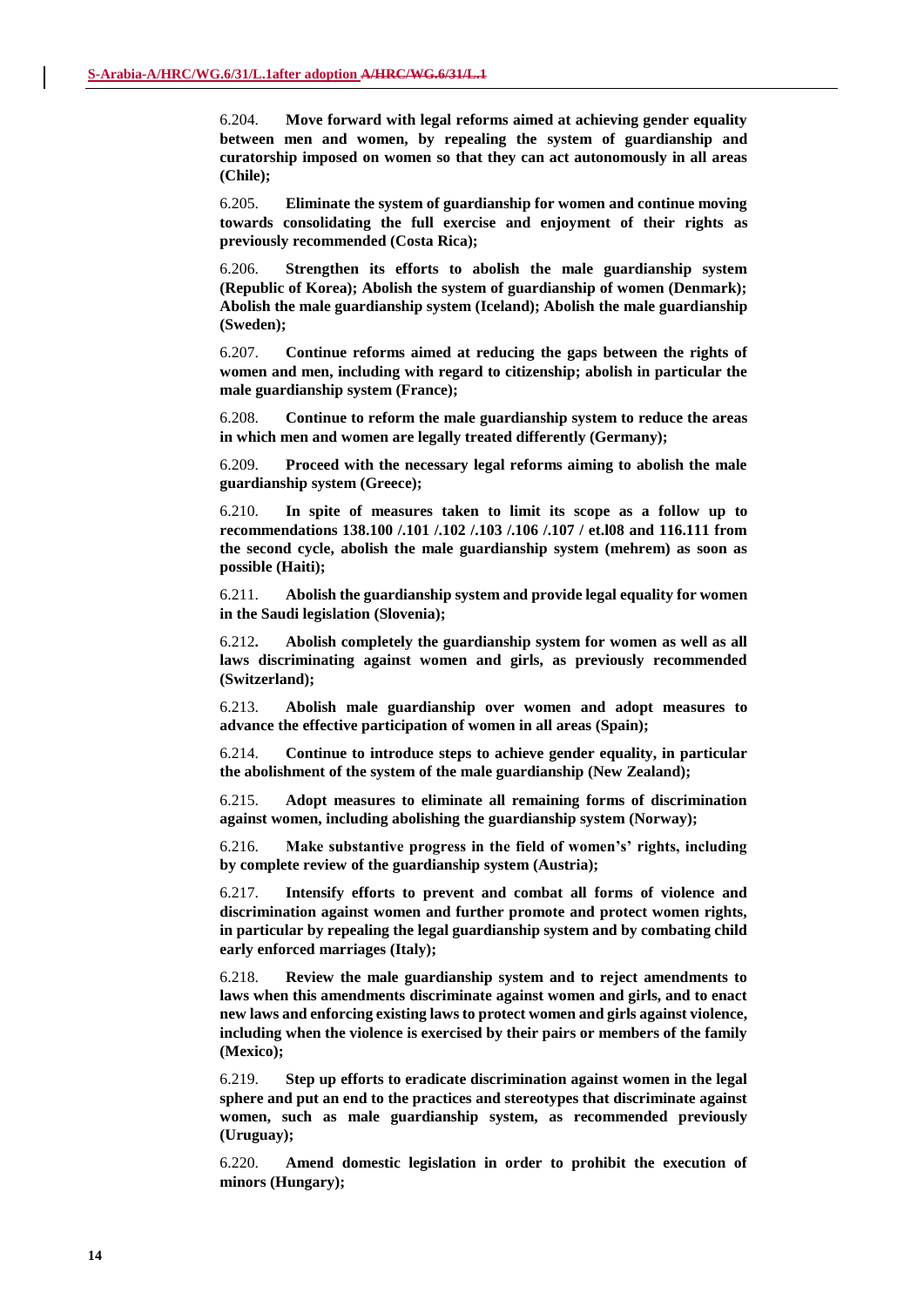6.221. **Enacting legislations to limit the minimum age of marriage for boys and girls, promoting a national strategy supporting gender equality through expanding social protection network for women (Iraq);**

6.222. **Protect and guarantee children rights, in particular by preventing their recruitment in armed conflicts and promoting their rehabilitation and reintegration in society (Italy);**

6.223. **Continue its efforts to eliminate discrimination against children, especially on the grounds of gender, religion and legal nature of their parents' relationship and ensure their rights to education (Peru);**

6.224. **Adopt a national strategy for the abounded children and their inclusion into the education and health care system (Serbia);**

6.225. **Continue efforts taken to strengthen the legal protection for juveniles (Tunisia);**

6.226. **Repeal the legal provisions that provide for criminal responsibility of minors (Costa Rica);**

6.227. **Strengthen programs that expand opportunities to increase women's income, especially in rural areas (Plurinational State of Bolivia);**

6.228. **Criminalise sexual violence against women and children including migrants and ensure all perpetrators are punished accordingly (Botswana);**

6.229. **Continue to guarantee the rights of persons with disabilities through relevant national mechanisms (China);**

6.230. **Continue promoting the rights of persons with disabilities in all areas so that they participate in the country's development (Cuba);**

6.231. **Fast track steps towards implementation of programme on gender parity and improve the livelihood of people with disabilities and those vulnerable inherent in any society (Eritrea);**

6.232. **Continue the dynamic in favour of women's rights by ensuring more access to justice for women and girls who are victims of domestic violence (Gabon);**

6.233. **Continue measures to strengthen gender equality, promote the role of women in society and protect women from all forms of discrimination (Algeria);**

6.234. **Take further actions to promote social advancement of women (Japan);**

6.235. **Intensify efforts to protect women and children from violence and all forms of exploitation (Libya);**

6.236. **Ensure greater participation of women in the workforce (Libya);**

6.237. **Take further measures to increase the participation of woman in labour market and public life (Malaysia);**

6.238. **Ensure the protection of female alleged victims and that their voices have equal representation in judicial system (Myanmar);**

6.239. **Encourage women empowerment and their freedom of expression, and continue its efforts for girl's equal rights to education including in social cultural activities (Myanmar);**

6.240. **Take further measures to guarantee women's rights, namely through anti-discrimination legislation (Portugal);**

6.241. **Strengthen its collaboration with the private sector to create more employment opportunities for persons with disabilities (Singapore);**

6.242. **Implement inclusive policies to allow children with disabilities to receive adequate education and the support they require in schools (Singapore);**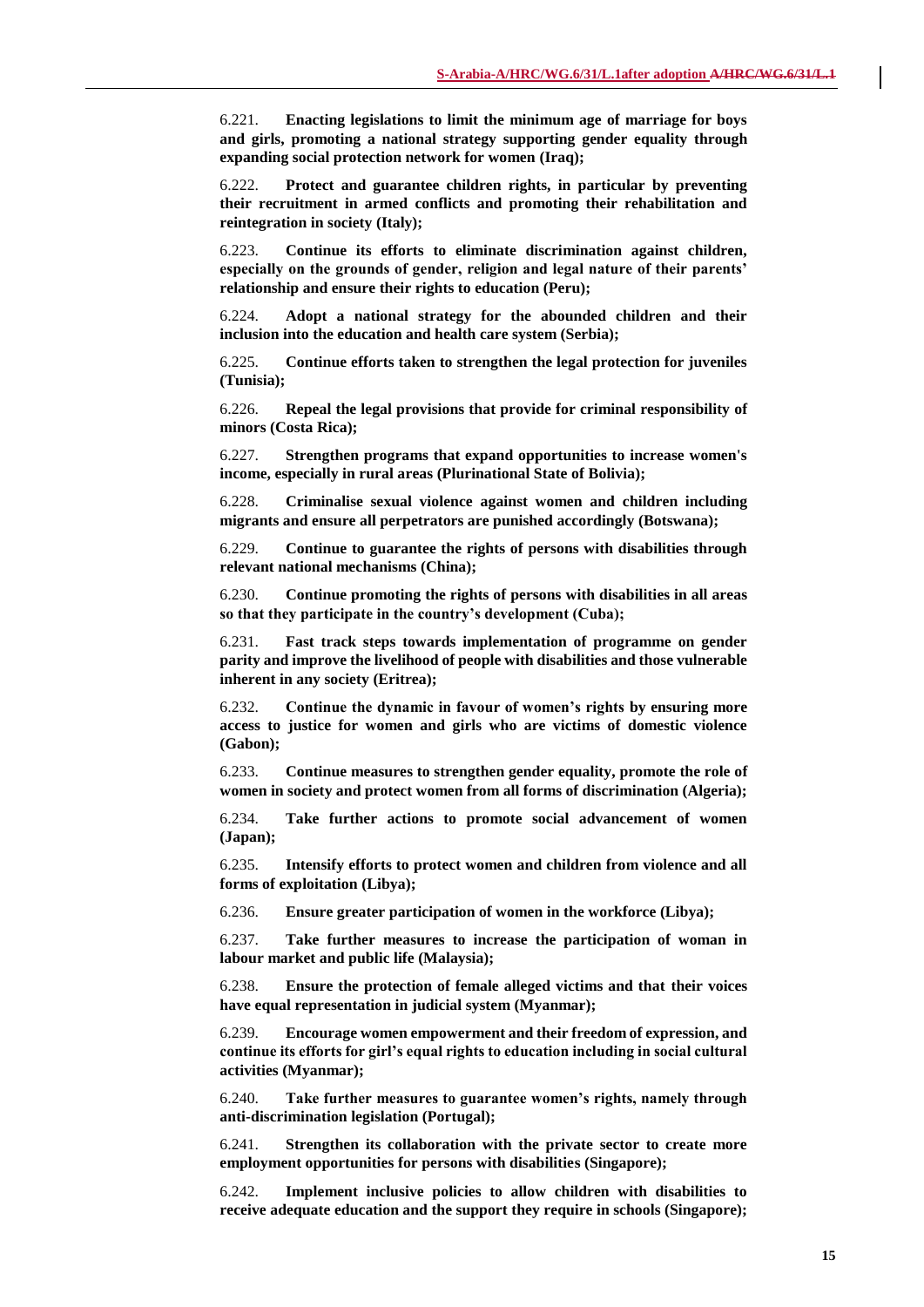6.243. **Further promote the empowerment of women and the protection of their rights through the full implementation of the Saudi Vision 2030 based on the principle of equality between women and men, as well as to further promote women's equal participation in all spheres of society (Thailand );**

6.244. **Intensify efforts to protect children and women from all forms of violence and exploitation (Bahrain);**

6.245. **Ensure further progress in advancing women's rights (Ukraine);**

6.246. **Expand the positive practice of providing free legal advice to women by some civil society organizations through women's offices in courts that include legal advisers (United Arab Emirates);**

6.247. **Take measures to protect people of religious minorities and ensure their rights to practice their believes are being protected (Myanmar);**

6.248. **Continue measures for protection of rights for migrant workers (India);**

6.249. **Continue to take steps in answering that migrant workers and members of their families have effective access to justice and remedy as well as in providing appropriate and timely consular notification to the sending states of any legal case (Indonesia);**

6.250. **Take further efforts in enhancing the protection of migrant women and girls (Indonesia);**

6.251. **Enforce strict measures to protect migrant workers against abuses by employers, and guarantee their fundamental civil, judicial, social economic rights (Myanmar);**

6.252. **Continue further measures to promote and protect the rights of migrant workers by ensuring effective access to complaint mechanism and enhancing their welfare (Nepal);**

6.253. **Continue efforts in enhancing the protection and promotion of migrant worker's rights (Philippines);**

6.254. **Thoroughly review the sponsorship system for migrant workers (Republic of Korea);**

6.255. **Take measures to improve the protection of migrant workers (Senegal);**

6.256. **Take appropriate and concrete measures to protect the rights of migrant workers from discrimination and exploitation, guarantee fair and equal wages, and improve their working and living conditions (Thailand);**

6.257. **Strengthen legal protection for migrant workers by prosecuting employers who confiscate employees' passports and providing legal redress for trafficking victims (United Kingdom of Great Britain and Northern Ireland);**

6.258. **Allow children born to Saudi mothers and non-Saudi fathers to obtain Saudi citizenship, thus ensuring equal treatment of men and women under this law as well as compliance with the Kingdom's obligations under the Convention on the Rights of the Child (Cyprus).**

**7. All conclusions and/or recommendations contained in the present report reflect the position of the submitting State(s) and/or the State under review. They should not be construed as endorsed by the Working Group as a whole.**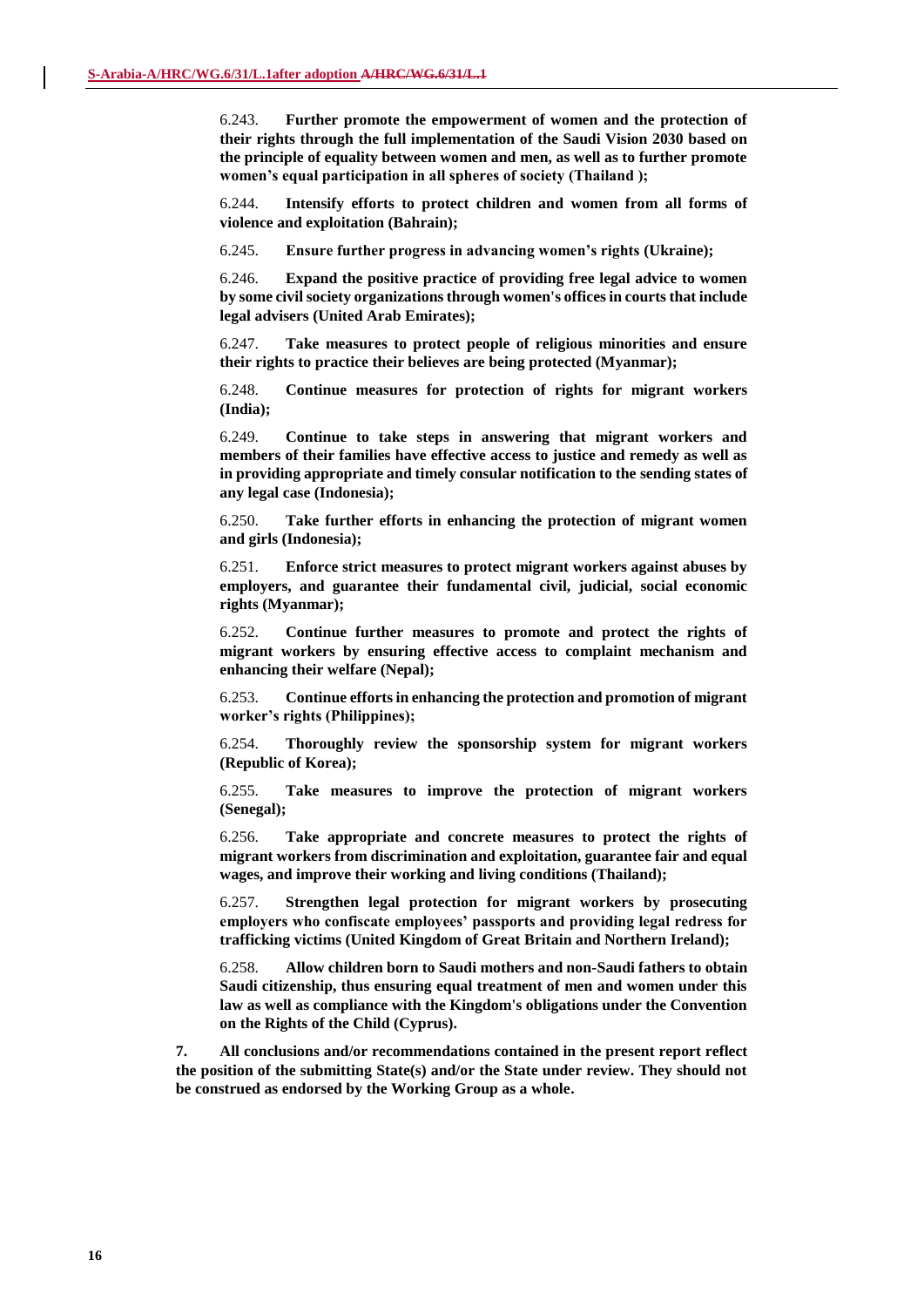### **Annex**

*[English Only]*

#### **Composition of the delegation**

The delegation of Saudi Arabia was headed by H.E. Dr. BANDAR AL AIBAN, President of the Human Rights Commission, and composed of the following members:

- H.E. Dr. Saleh AL ALSHAIKH, Council of the Human Rights Commission;
- H.E. Ambassador Abdulaziz ALWASIL, Permanent Representative;
- Dr. Amal FATANI, Council of the Human Rights Commission;
- Mrs. Amal ALMOALIMI, Council of the Human Rights Commission;
- Mr. Zuhair ALZOUMAN, Council of the Human Rights Commission;
- Dr. Saied ASHSHOWWAF, Council of the Human Rights Commission;
- Dr. Samha ALGHAMDI, Council of the Human Rights Commission;
- Mr. Abdullarahman ALSHABRAQI, Council of the Human Rights Commission;
- Dr. Wafa ALSALEH, Council of the Human Rights Commission;
- Dr. Eqbal DARANDARI, Shura Council;
- Dr. Amal AL SHAMAN, Shura Council;
- Mr. Niga ALOTAIBI, Bureau of Experts of Ministers;
- Mr. Ahmed SHAYR, Ministry of Justice;
- Mr. Abdulaziz ALZAID, Ministry of Justice;
- Dr. Sulaiman ALBATLI, Saudi Ministry of Islamic Affairs Dawah & Guidance;
- Mr. Mohammed ALMUTAIRI, Ministry of Interior;
- Dr. Mohammed KHORAYEF, Ministry of Interior;
- Mr. Mubarak AL-ZAHRANI Ministry of Defence;
- Mr. Abdullah ALQAHTANI Ministry of Defence;
- Mr. Abdulmohsen Bin KHOTAIILA, Ministry of Foreign Affairs;
- Mr. Hasan ALAGLA, Ministry of Foreign Affairs;
- Mr. Saad AL SHAHRANI, Ministry of Foreign Affairs;
- Dr. Fahad ALMUTAIRI, First Secretary, Permanent Mission;
- Mr. Faisal AL MADHI, First Secretary, Permanent Mission;
- Mr. Abdullah BINKHAMIS, Third Secretary;
- Ms. Lina ALTURKI, Attaché, Permanent Mission;
- Dr. Samirah ALGHAMDI, Ministry of Health;
- Dr. Abdulrahman MIRZA, Ministry of Education;
- Dr. Deema ALATHEL, Ministry of Education;
- Mr. Mohammad AL-GHMDI, Ministry of Media;
- Dr. Hisham ALMDIMEGH, Ministry of Labour and Social Development;
- Dr. Ghadah AL-GHUNAIM, Ministry of Labour and Social Development;